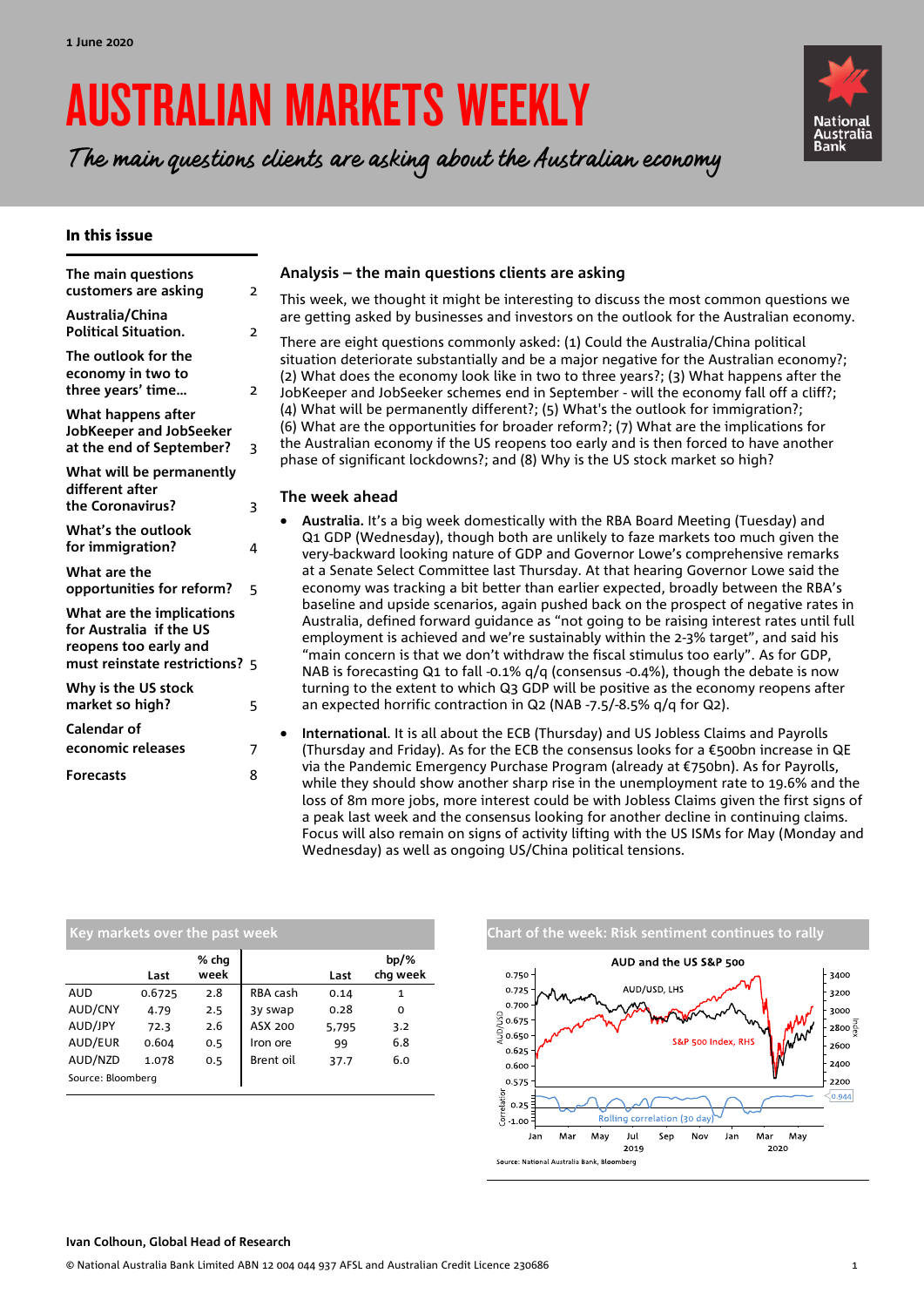## <span id="page-1-0"></span>The main questions customers are asking

This week we thought it might be interesting to discuss the most common questions we are asked by businesses and investors on the outlook for the Australian economy and markets. The top questions are:

- 1. Could the Australia/China political situation deteriorate substantially and be a major negative for the Australian economy;
- 2. What does the economy look like in two to three years;
- 3. What happens after the JobKeeper and JobSeeker schemes end in September, Will the economy fall off a cliff;
- 4. What will be permanently different after the Coronavirus;
- 5. What is the outlook for immigration;
- 6. What are the broader opportunities for reform;
- 7. What are the implications for the Australian economy if the US reopens too early and is forced to reimpose significant lockdowns; and
- 8. Why is the US stock market so high?

# <span id="page-1-1"></span>Australia/China Political Situation.

This question has shot to the top of investors' focus in recent weeks following Australia's push for a global coronavirus inquiry and broadly synchronous tariffs totalling 80.5% imposed by China on Australian barley exports, China's banning of meat exports from four Australian abattoirs and the potential for increased Chinese inspections for iron ore.

#### We published a note ten days ago (email

[Tapas.Strickland@nab.com.au](mailto:Tapas.Strickland@nab.com.au) if you would like a copy), noting that:

- The barley issue has been brewing for over a year (dating back to 2018).
- China has been displeased by the way Australia has pushed for the coronavirus inquiry.
- China has from time-to-time imposed go-slows on coal imports in recent years without a significant impact on the Australian economy);
- Relations between the US and China are also very tense as the two super-powers battle for their global leadership positions. Geopolitical commentators expect this to be a multi-decade process, rather than one is solved quickly.

As always, it is the iron ore trade that must be monitored most closely, given roughly half of Australia's goods exports to China are this one commodity. While this reliance might suggest a significant risk to the Australian economy, it's also the case that China is extremely reliant on Australia, given it imports around 830 million tonnes of ore a year. This mutual reliance suggests iron ore may be less a risk than some fear, especially with increasing concerns about the spread of coronavirus in Brazil in recent times, where Brazil is the second-largest supplier of iron ore to China. May data showed encouraging lifts in Chinese steel and construction PMIs.







# <span id="page-1-2"></span>The outlook for the economy in two to three years' time…

This question likely reflects some businesses largely writing the economy off for this year. This is understandable given the massive negative impact many, but not all, businesses experienced from the pandemic over late March to May. However, apart from international travel-related activities – such as tourism, foreign university students – which are likely to be constrained for an extended period, economic activity is slowly beginning to recover as Australian states and territories relax restrictions.

This is thankfully earlier than many businesses were led to believe at the onset of the crisis, where health officials advised the government of a six-month fight against the virus. This suggests that after a disastrous Q2 GDP contraction of high single-digits (NAB's forecast is for a high single digit decline), that Q3 GDP is likely to be positive to some extent. The RBA Governor noted last week that the economy was currently tracking between its baseline and positive economic scenarios as relaxation of restrictions was occurring slightly earlier than expected.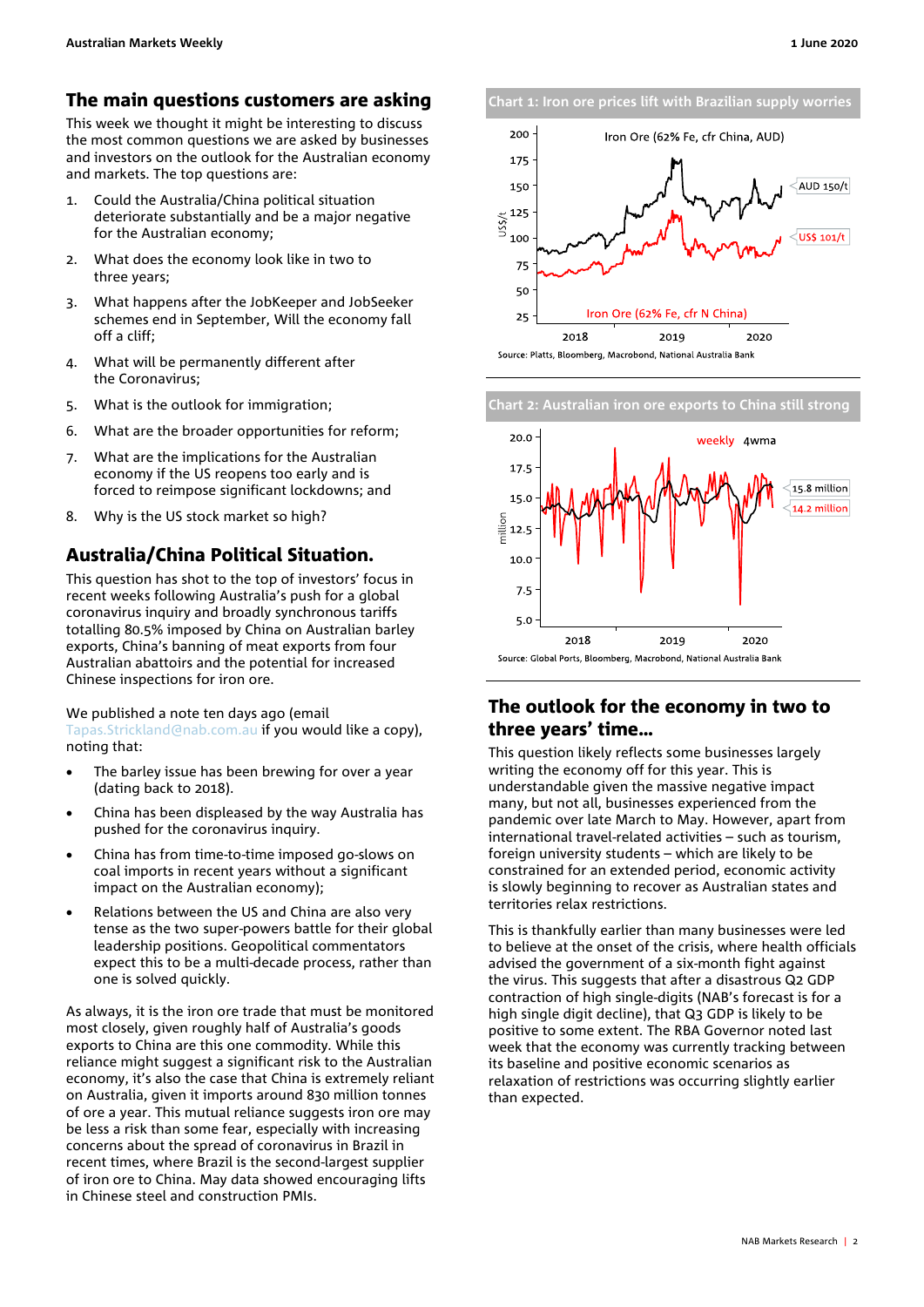

#### **Chart 4: Unemployment better than RBA baseline?**



Perhaps the most important point is to note the dependence of any forecast for the economy on the outlook for the spread/control of the virus. It is after all, the spread of the virus and related containment restrictions and/or consumer actions, that have driven the massive impact on the economy. As we have seen, in virtually all countries that have imposed containment, lockdown and social distancing policies, after around a month, infection and death rates begin to decline. The outlook over coming years depends first on: (i) whether there's a large second wave of infections as economies re-open leading to further broad restrictions; and (ii) when an anti-viral treatment and/or vaccine becomes available.

It seems possible that a vaccine will be available in 12-18 months, while some anti-viral treatments appear also to have some initial helpful impacts. This would suggest that the outlook for the economy in two to three years is considerably improved, with many but perhaps not all aspects of life returning more to normal. Businesses, governments, policy makers and consumers will likely have to manage some of the lasting effects of this unusual recession, including n ongoing elevated level of unemployment and perhaps greater cautiousness amongst consumers and businesses. We discuss some of the longer-lasting effects in the section on what might be permanently different below.

# <span id="page-2-0"></span>What happens after JobKeeper and JobSeeker at the end of September?

This is a very interesting question and one we've been thinking about from a couple of different perspectives. First, that there is likely to be a role for further fiscal policy support during the recovery phase of the economy. Whether there is further support and exactly what that looks like of course remains to be seen, though the Australian Financial Review today reports that the Government will this week announce a package for the housing sector with an increased First Home Buyers Grant and support for home renovations, along with funds for NSW to assist in the bring-forward of construction of the new Western Sydney Airport rail link. Infrastructure projects are expected to feature highly.

The upcoming review of the JobKeeper payment due by the end of June – and the massive under spend relative to forecasts that was mainly due to better-than-assumed health outcomes – mean the government has the option of either extending the scheme for some sectors yet to reopen (eg, international tourism) or think about additional measures of support for the economy as it recovers.

That said, it is quite likely that there may be a secondary though smaller negative impact on the economy at the beginning of Q4 as most of the JobKeeper and JobSeeker payments cease. By that time, however, it is to be expected that the reopening of various sectors leads to an improvement in the underlying economy that offsets some of the run-off of these temporary schemes. In broad terms, it is possible that total hours worked reaches a low in June. The unemployment rate is more difficult to predict because it reflects the extent of workforce participation, which is impacted by both of these schemes. There might be some further job losses in early October as the two temporary schemes end.

At that same time, the six-month deferrals of principal and interest repayments by banks are also due to expire. To date, house prices have been less significantly impacted than might have been expected, likely due to the significant government support packages and the absence of forced selling as banks support customers impacted by the virus (there is also doubt over whether prices are accurately measured at present given the steep decline in home sales). Like the end of JobKeeper and JobSeeker, there is the possibility of a greater impact as these support schemes end, but, like the government support schemes, there might be consideration given to provide additional support for employees of certain sectors that may be slower to recover. Banks are beginning to contact customers who received a repayment deferral to discuss their specific circumstances as customers approach the halfway period of their deferrals.

## <span id="page-2-1"></span>What will be permanently different after the Coronavirus?

This is also a very interesting question, which of course will only be able to be answered in hindsight. It's likely that the shorter the overall disruption, the more things are unchanged permanently. Here are a range of possibilities: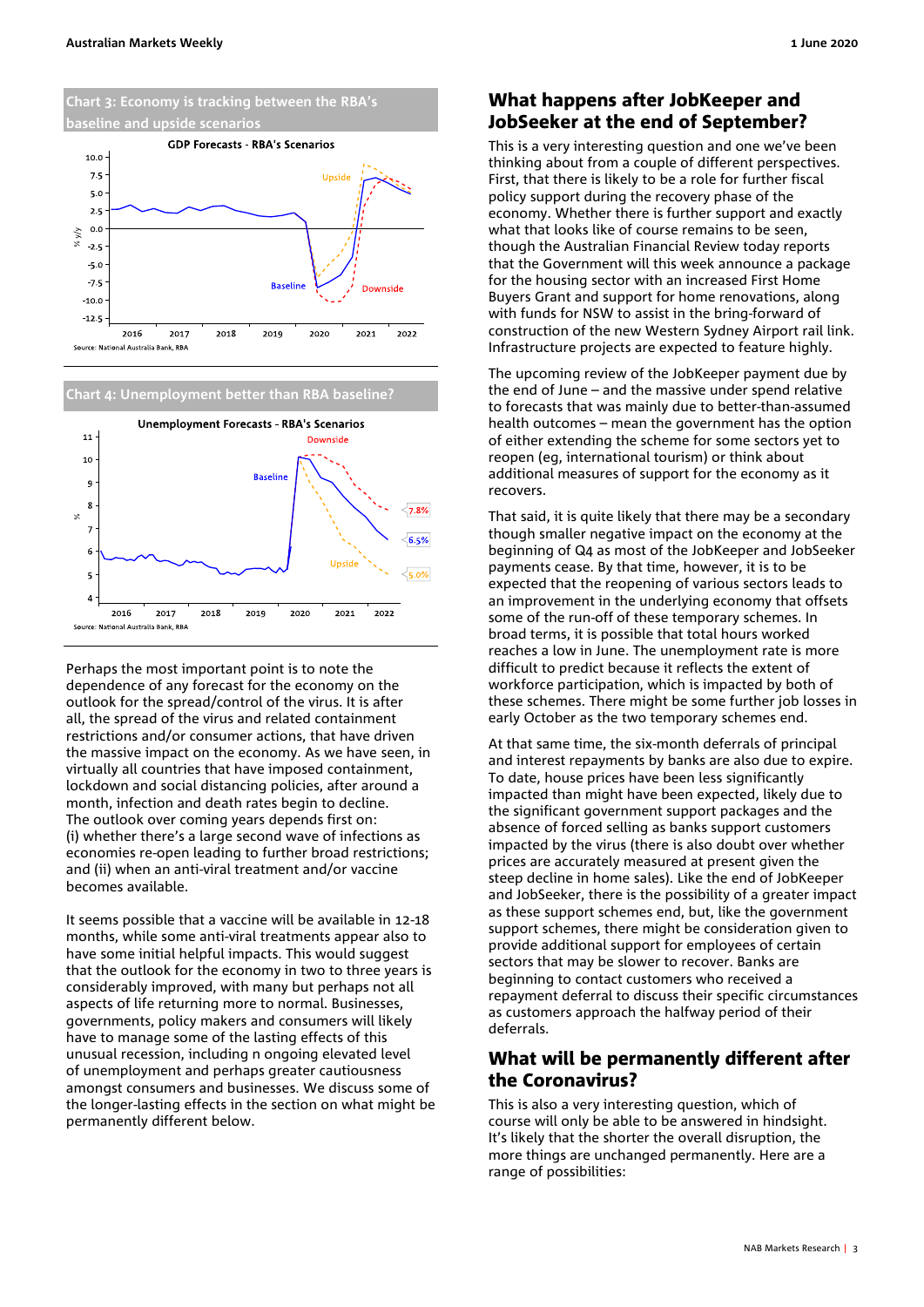- Increased cautiousness/aversion to leverage research after the Spanish flu pandemic in 1918-19 suggested that the episode had a lasting impact on consumer behaviour, with increased conservatism visible for up to two decades! That pandemic of course had a very significant second wave. The World Health Organisation has recently suggested the second wave of this pandemic may be far smaller, which might reduce this effect if realised. It's certainly possible however that businesses that have had a near-death experience and consumers that have lost their jobs – even temporarily – may hold higher levels of precautionary cash balances for an extended period;
- Shifts in manufacturing onshore, including for certain essential items such as PPE/medicaments – while this is possible, it's perhaps more likely that governments increase strategic stocks of these items. It has also been fantastic to witness the speed at which local manufacturing businesses have pivoted to increase production of certain essential items;
- Companies hold higher levels of inventories. This might seem a logical development given the supply-chain interruptions in the early phase of this crisis. However, the substantial collapse in demand would mean that businesses would have more money tied up in stock at a period of lower demand, which may increase the risk of business failure. The net result appears unclear outside of essential items.
- Increased working from home, leading to a reduction in the demand for commercial office space. Relatedly, as businesses realise workers can work productively from remote locations, the attractiveness of inner-city/close to CBD housing may be reduced relative to regional or lifestyle destinations. This issue is explored in greater detail below;
- Continued/accelerated shift in the trend to online retail spending. This seems likely and a number of retailers have flagged they are likely to accelerate this transition given the increase in online sales during the crisis. However, some of the strength in online sales likely reflects the inability to transact in person. We're currently noticing a strong pick-up in demand for some items as retail establishments reopen, such as clothing and footwear, and we expect pent-up demand in some areas, such as travel, car sales, and services. Other areas of spending will have experienced a significant, but likely temporary, pull-forward of demand, such as home office equipment and white goods for storage, while other elements are already reverting to more normal levels, such as supermarket sales, as the degree of working from home reduces somewhat.
- Reduced business travel. The rise of Zoom and other VC applications makes it likely that more business meetings are conducted virtually rather than face-to-face. That said, my view is that the experience of a board presentation over VC still isn't as good as meeting in person, so this may not be as big an impact as many might think.
- Reduced international tourism. With the national border closed, there is a continuing impact on international tourism, although it's to be hoped that Australia and NZ can soon form a "trans-Tasman

tourism bubble". There's also likely to be a significant switch to domestic tourism while the border is closed. Longer term, it's likely to be the case, as in previous shocks to international travel and tourism (eg. SARS and September 11), that once it's safe to do so, that international travel will fully recover (though presumably to healthier countries first).

• Increased investment in the health care sector worldwide. One obvious conclusion from the past few months has been that a number of countries' health systems could benefit from increased investment.

However, by far the most noise about what might be permanently different surrounds the possibility that increased working from home might mean reduced demand for commercial real estate. To an extent, this seems a very likely outcome, with many large CBD-based organisations discovering they have staff that don't need to be based in the CBD. In addition, staff-members with long commutes have found a much more pleasant work experience, while maintaining output levels. This is not to say the number of staff working from home will skyrocket, but it seems likely that inner-city office demand will be reduced as a result of this experience.

# <span id="page-3-0"></span>What's the outlook for immigration?

This is a key consideration for the longer-term growth prospects for the Australian economy. There's no question that the actual rate of GDP growth in Australia has been higher than otherwise would have been the case, due to the elevated levels of immigration in evidence over the past decade or so since the GFC.

#### **Chart 5: Population set to slow**



Unlike other countries where population growth rates have begun to slow dramatically due to the ageing population, immigration has kept Australian population growth elevated at around 1.25-1.5% per annum over the past decade, with major cities' populations typically growing at around twice the rate of regional areas. It's likely that Australia's reputation as an attractive place to live may be enhanced by the recent favourable coronavirus health outcomes, which have been world leading. There's no reason also to think that Australia won't remain an attractive destination for foreign students to receive an education in the future or that governments of both sides of politics will suddenly decide that there are no beneficial effects for the country of continuing strong rates of immigration.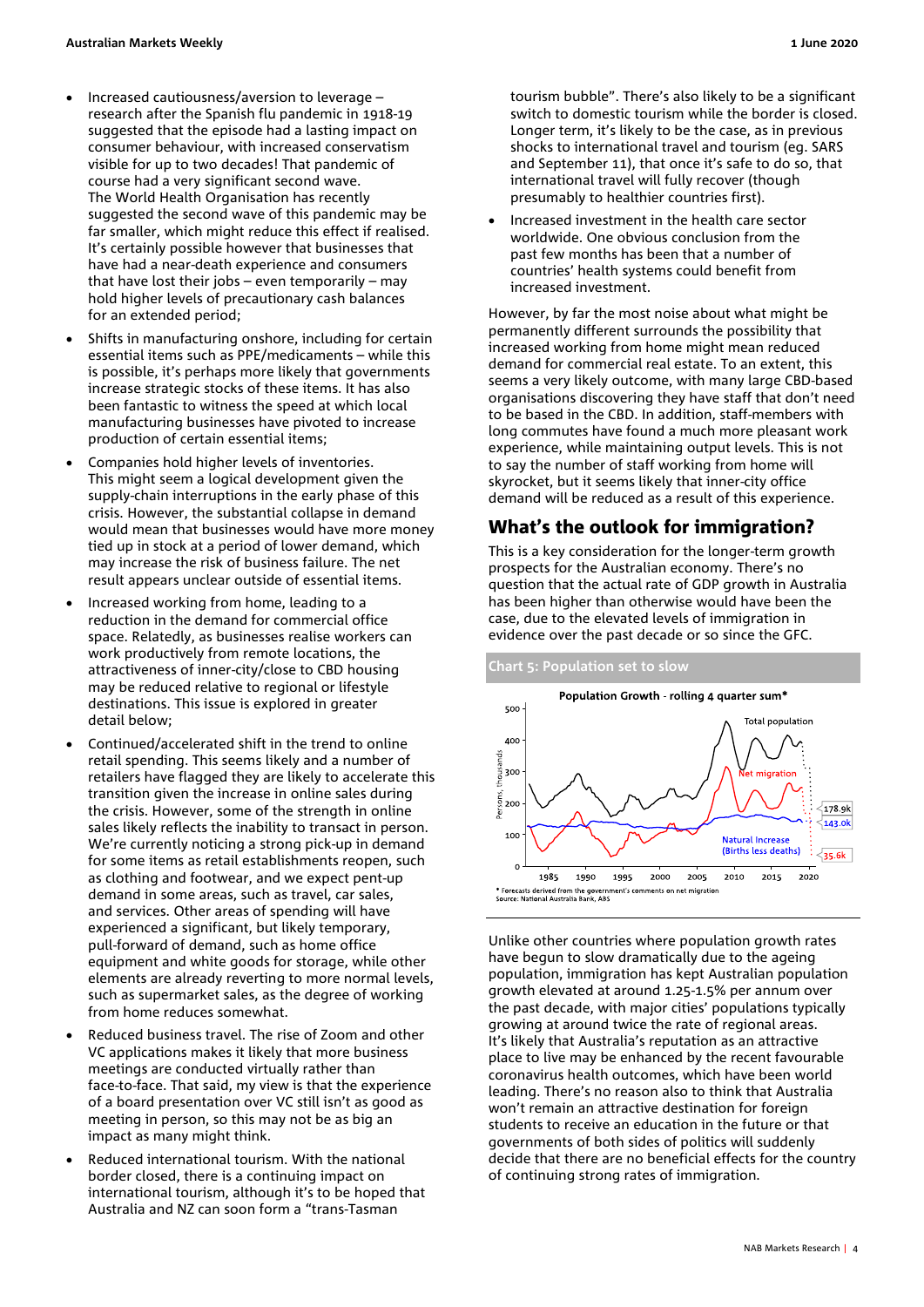That said, it seems like it will probably be around a further 12 months or so before immigration begins to recover. An opening up of international travel will obviously be an important pre-requisite, while the rate of unemployment in Australia compared to other countries will also be important; immigration tends to not only require permission, but the opportunity to find work is also a very important determinant. As my best guess, immigration and population growth begin to recover from the middle of 2021 and is not fundamentally different from recent experience in the longer term.

# <span id="page-4-0"></span>What are the opportunities for reform?

Federal and state governments have begun to sound out with business leaders any opportunities for reform to support the economic recovery from the current crisis. In terms of possible reform areas that governments have already talked about, the Prime Minister last week signalled potential reform of Industrial Relations and the complex system of industrial awards and enterprise bargaining that exists in Australian wage setting.

Industrial Relations Minister Christian Porter is leading a new, time-bound, process bringing employers, industry groups, employee representatives and government to the table via working groups on five areas that Minister Porter will chair. A September deadline has been set for unions, businesses and the governments to report back by.

The PM has also announced the retention of the National Cabinet to oversee the relationship between federal and state and territory Governments.

NSW has canvassed the possibility of transitioning to a land tax rather than the current stamp duty-based system for raising revenue on real estate transactions. This has long been proposed, but is usually tied into reform of other broader federal and state financial relations. The NSW Government will soon receive the final report of its Federal Financial Relations Review that the Government commissioned last year.

In terms of other items that would seem worthy of consideration – and tied in with the potential need noted above to provide further support for the economy as it begins to recover – two issues seem worthy of serious consideration:

- Social housing. With the construction industry likely to require support as current pipelines of work dry up, fast-tracking the provision of social housing construction could be an attractive policy option; and
- ii) Income tax cuts. While the Government has legislated two future tranches of income tax cuts, it would seem sensible to consider bringing forward the second phase of these tax cuts (which take effect from 1 July 2022) to support the economy's recovery. And unlike the last tax cuts which were mainly saved or used to pay off debt because they were included in annual tax returns, a small but permanent adjustment to regular take-home pay would be more likely to be spent than saved. This would also support businesses as the spending would be recycled throughout the economy.

More fundamental taxation reform which considers personal income and company tax rates along with the Goods and Services Tax (GST) be an option but seems politically challenging to achieve given the

lack of political consensus among the major parties on key areas such as the company tax rate. The current Government attempted to reduce the company tax rate for all businesses in the previous Parliament but Labor and key Senate crossbenchers opposed the policy.

# <span id="page-4-1"></span>What are the implications for Australia if the US reopens too early and must reinstate restrictions?

This question in fact confronts every economy to an extent. If there's a serious second wave of infections at any stage, it's likely that governments and consumers will resort to either mandated or voluntary lockdowns, with further significant impacts on economic activity and unemployment. As the question specifically relates to the US economy's effect on Australia, it's worth noting that the US influence on Australia, while mainly indirect, is still very significant.

While Australia does not have a large share of exports destined to the US, because of the US's size, weakness in the US economy affects many of Australia's major trading partners in Asia that do export significantly to the US. The other very important influence is through financial markets, with a serious second wave of infections likely to again impact US stock markets, which in turn could significantly impact Australian stock markets and business investment and hiring decisions. My view is it would likely have a significant impact, though the purer domestic parts of the economy might hold up relatively better if Australia's international border remained closed.

# <span id="page-4-2"></span>Why is the US stock market so high?



Many market participants are amazed that the US stock market at around 3,040 is now only about 10% below its pre-Covid peaks of around 3,400, using the S&P500 as the benchmark. This is, of course, as the US unemployment rate may print close to 20% later this week.

How can we rationalise this? First, markets are always forward looking, trading to lows around 2,200 during March as participants realised the very significant economic impact from the spread of the virus and associated containment measures, before rebounding substantially on the back of economic stimulus from governments, low interest rates, containment-related progress restricting the spread of the virus, optimism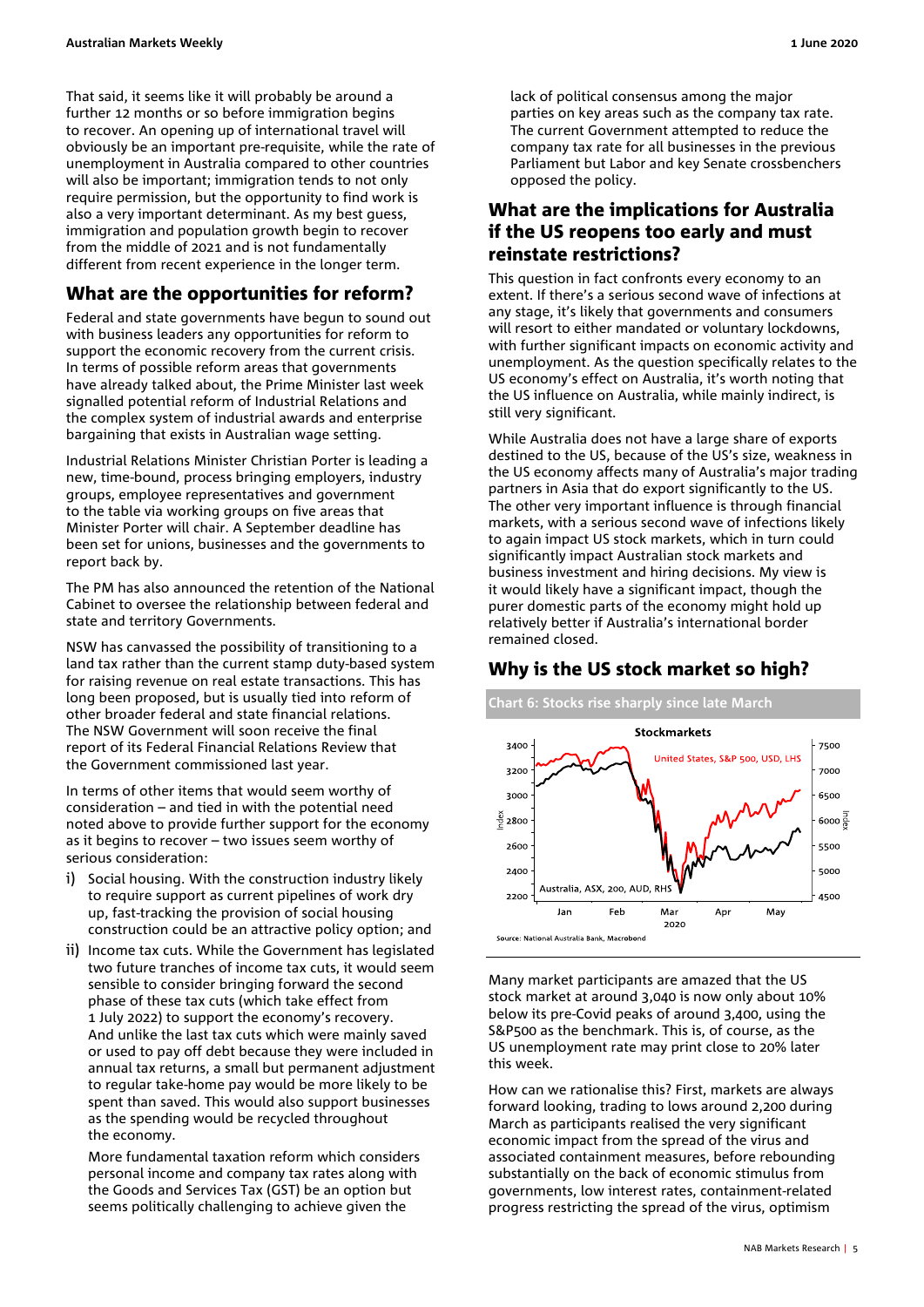that a treatment will be forthcoming and the beginnings of an increase in activity as the economy reopens. The Australian share market has not performed quite as well as the US stock market, remaining around 20% below pre-virus outbreak levels, but has improved significantly from the lows.

The relative performance likely reflects the different relative weightings and performance of various industry sectors in each country. The US has relatively higher weightings to IT and healthcare in its index, which have been noteworthy outperformers, while Australia has relatively higher weightings to financials, real estate, energy and materials, which have been poor performers to date.



**Chart 8: Real Estate, Financials, Energy underperform**



My personal view is that the US stock market is already looking well beyond the next six months and anticipating that an antiviral treatment will reduce the severity of the impact of the virus and that a vaccine will be found. The market seems to be pricing an interruption to corporate earnings, which while severe in the short term, will prove short-lived (though some sectors will obviously see slower recoveries if international borders remain closed), though many economists and policy makers expect a longer and slower recovery. The fact that the discounted cash flow of these dividend streams will occur at even lower discount rates is no doubt another supporting factor.

#### [Ivan.Colhoun@nab.com.au](mailto:Ivan.Colhoun@nab.com.au)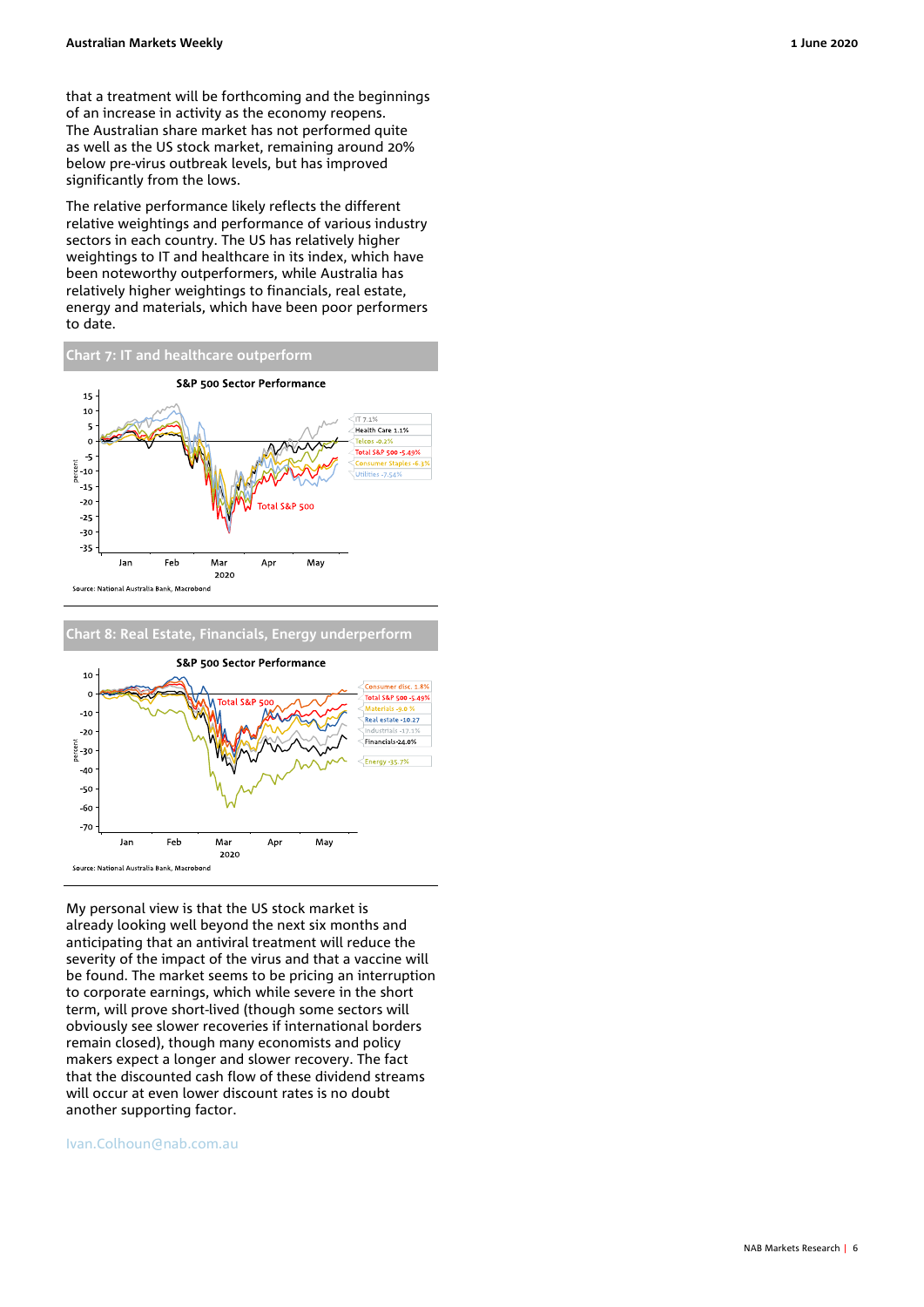# <span id="page-6-0"></span>CALENDAR OF ECONOMIC RELEASES

|                               | Country Economic Indicator                                                                    | Period           | Forecast          | Consensus                | Actual | <b>Previous</b>   | <b>GMT</b> | <b>AEDT</b> |
|-------------------------------|-----------------------------------------------------------------------------------------------|------------------|-------------------|--------------------------|--------|-------------------|------------|-------------|
|                               | Monday 01 June 2020                                                                           |                  |                   |                          |        |                   |            |             |
| ΝZ                            | Queen's birthday public holiday                                                               |                  |                   |                          |        |                   |            |             |
| EC                            | Markit Eurozone Manufacturing PMI                                                             | May F            |                   | 39.5                     |        | 39.5              | 7.00       | 18.00       |
| <b>US</b>                     | <b>ISM Manufacturing</b>                                                                      | <b>May</b>       |                   | 43.5                     |        | 41.5              | 13.00      | 0.00        |
| US                            | <b>Construction Spending MoM</b>                                                              | Apr              |                   | $-6.5$                   |        | 0.9               | 13.00      | 0.00        |
|                               | Tuesday 02 June 2020                                                                          |                  |                   |                          |        |                   |            |             |
| ΝZ                            | <b>Building Permits MoM</b>                                                                   | Apr              |                   | ш,                       |        | $-21.3$           | 21.45      | 8.45        |
| ΝZ                            | Overseas Trade Indexes                                                                        | 1Q               | 1.4               | --                       |        | 2.6               | 21.45      | 8.45        |
| <b>AU</b>                     | <b>Company Operating Profit QoQ</b>                                                           | 1Q               | $-1.6$            | $\mathbf{0}$             |        | $-3.5$            | 0.30       | 11.30       |
| AU                            | BoP Current Account Balance                                                                   | 1Q               | $\overline{7}$    | 6.1                      |        | ${\bf 1}$         | 0.30       | 11.30       |
| <b>AU</b>                     | <b>Net Exports of GDP</b>                                                                     | 1Q               | 0.4               | 0.3                      |        | 0.1               | 0.30       | 11.30       |
| <b>AU</b>                     | <b>Inventories SA QoQ</b>                                                                     | 1Q               | $-0.9$            | $-0.7$                   |        | 0.3               | 0.30       | 11.30       |
| <b>AU</b>                     | <b>RBA Cash Rate Target</b>                                                                   | Jun <sub>2</sub> | 0.25              | 0.25                     |        | 0.25              | 3.30       | 14.30       |
|                               | Wednesday 03 June 2020                                                                        |                  |                   |                          |        |                   |            |             |
| AU                            | AiG Perf of Construction Index                                                                | May              |                   | $\overline{\phantom{a}}$ |        | 21.6              | 21.30      | 8.30        |
| <b>AU</b>                     | RBA's Bullock speaks on Panic, Pandemic and Payment Preferences                               |                  |                   |                          |        |                   | 0.10       | 11.10       |
| AU                            | <b>Building Approvals MoM</b>                                                                 | Apr              | $-10$             | $-12$                    |        | $-4$              | 0.30       | 11.30       |
| <b>AU</b>                     | <b>GDP SA QoQ</b>                                                                             | 1Q               | $-0.1$            | $-0.4$                   |        | 0.5               | 0.30       | 11.30       |
| <b>AU</b>                     | <b>GDP YoY</b>                                                                                | 1Q               | 1.6               | 1.4                      |        | 2.2               | 0.30       | 11.30       |
| CH                            | Caixin China PMI Services                                                                     | May              |                   | 47.5                     |        | 44.4              | 0.45       | 11.45       |
| GE                            | Unemployment Claims Rate SA                                                                   | May              |                   | 6.1                      |        | 5.8               | 6.55       | 17.55       |
| EC                            | <b>Unemployment Rate</b>                                                                      | Apr              |                   | 8.1                      |        | 7.4               | 8.00       | 19.00       |
| US                            | ADP Employment Change                                                                         | May              |                   | -9500                    |        | $-20236$          | 11.15      | 22.15       |
| <b>US</b>                     | <b>ISM Non-Manufacturing Index</b>                                                            | <b>May</b>       |                   | 44                       |        | 41.8              | 13.00      | 0.00        |
| <b>CA</b>                     | <b>Bank of Canada Rate Decision</b>                                                           | Jun 3            | 0.25              | 0.25                     |        | 0.25              | 13.00      | 0.00        |
| US                            | Durable Goods Orders                                                                          | Apr P            |                   | $-19$                    |        | $-17.2$           | 13.00      | 0.00        |
| US                            | Fed Chair Powell speaks                                                                       |                  |                   |                          |        |                   | 14.00      | 1.00        |
|                               | Thursday 04 June 2020                                                                         |                  |                   |                          |        |                   |            |             |
| ΝZ                            | QV House Prices YoY                                                                           | May              |                   | -−                       |        | 7.1               | 16.00      | 3.00        |
| NZ                            | <b>ANZ Commodity Price</b>                                                                    | May              | $-1.3$            |                          |        | $-1.1$            | 0.00       | 11.00       |
| AU                            | <b>Trade Balance</b>                                                                          | Apr              | 7800              | 7500                     |        | 10602             | 0.30       | 11.30       |
| AU                            | Retail Sales MoM                                                                              | Apr              | $-18$             | $-18$                    |        | 8.5               | 0.30       | 11.30       |
| GE                            | Markit Germany Services PMI                                                                   | May F            |                   | 31.4                     |        | 31.4              | 6.55       | 17.55       |
| EC                            | Retail Sales YoY                                                                              | Apr              |                   | $\overline{\phantom{a}}$ |        | $-9.2$            | 8.00       | 19.00       |
| EC                            | <b>ECB Marginal Lending Facility</b>                                                          | Jun 4            |                   | 0.25                     |        | 0.25              | 10.45      | 21.45       |
| EC                            | <b>ECB Main Refinancing Rate</b>                                                              | Jun 4            |                   | 0                        |        | 0                 | 10.45      | 21.45       |
| EC                            | <b>ECB Deposit Facility Rate</b>                                                              | Jun <sub>4</sub> |                   | $-0.5$                   |        | $-0.5$            | 10.45      | 21.45       |
| US                            | <b>Trade Balance</b>                                                                          | Apr              |                   | $-41.5$                  |        | -44.4             | 11.30      | 22.30       |
|                               | Friday 05 June 2020                                                                           |                  |                   |                          |        |                   |            |             |
| AU                            | AiG Perf of Services Index                                                                    | May              |                   | ш,                       |        | 27.1              | 21.30      | 8.30        |
| GE                            | Factory Orders MoM                                                                            | Apr              |                   | $-15$                    |        | $-15.6$           | 5.00       | 16.00       |
| <b>US</b>                     | <b>Unemployment Rate</b>                                                                      | <b>May</b>       |                   | 19.5                     |        | 14.7              | 11.30      | 22.30       |
| <b>US</b>                     | <b>Change in Nonfarm Payrolls</b>                                                             | May              |                   | $-8000$                  |        | $-20500$          | 11.30      | 22.30       |
| US                            | Average Hourly Earnings YoY<br><b>Unemployment Rate</b>                                       | May              |                   | 8.9<br>ш,                |        | 7.9               | 11.30      | 22.30       |
| CA                            |                                                                                               | May              |                   |                          |        | 13                | 11.30      | 22.30       |
| CA                            | Hourly Wage Rate Permanent Employees YoY<br>Upcoming Central Bank Interest Rate Announcements | May              |                   | --                       |        | 10.5              | 11.30      | 22.30       |
|                               |                                                                                               |                  |                   |                          |        |                   |            |             |
| Australia, RBA<br>Canada, BoC |                                                                                               | Jun 2            | 0.25              | 0.25                     |        | 0.25              |            |             |
| Europe, ECB                   |                                                                                               | Jun 3            | 0.25              | 0.25                     |        | 0.25              |            |             |
|                               | US, Federal Reserve                                                                           | Jun 4<br>Jun 10  | $-0.50$<br>0/0.25 | $-0.50$                  |        | $-0.50$           |            |             |
| Japan, BoJ                    |                                                                                               | Jun 16           | $-0.10$           | 0/0.25<br>$-0.10$        |        | 0/0.25<br>$-0.10$ |            |             |
| UK, BOE                       |                                                                                               | Jun 18           | 0.10              | 0.10                     |        | 0.10              |            |             |
|                               | New Zealand, RBNZ                                                                             | Jun 24           | 0.25              | 0.25                     |        | 0.25              |            |             |
|                               | GMT: Greenwich Mean Time; AEDT: Australian Eastern Daylight Time                              |                  |                   |                          |        |                   |            |             |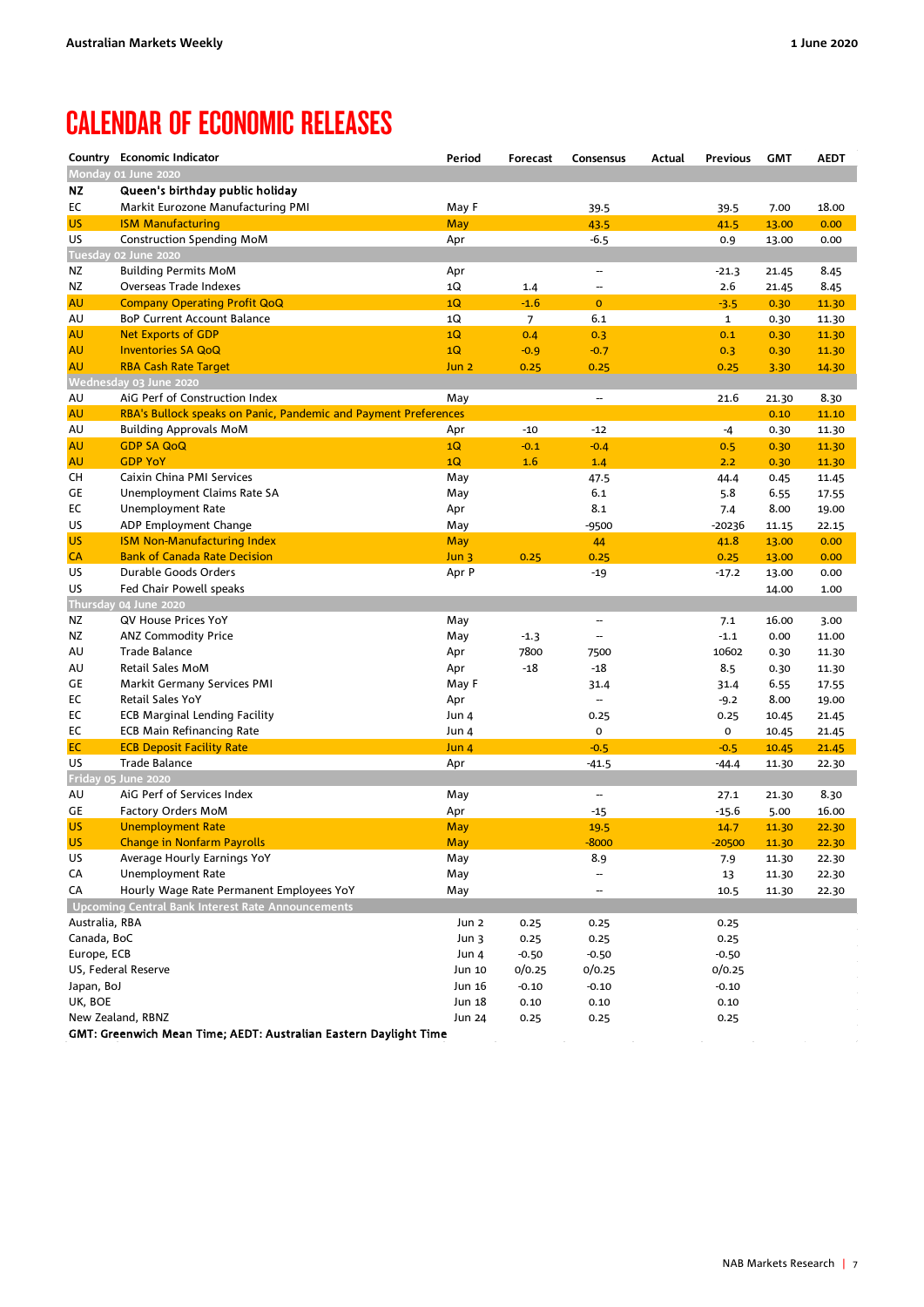# <span id="page-7-0"></span>FORECASTS

| <b>Economic Forecasts</b>       |                          |                          |                          |                          |        |                |        |        |        |                    |        |        |        |        |        |        |
|---------------------------------|--------------------------|--------------------------|--------------------------|--------------------------|--------|----------------|--------|--------|--------|--------------------|--------|--------|--------|--------|--------|--------|
|                                 | Annual % change          |                          |                          |                          |        |                |        |        |        | Quarterly % change |        |        |        |        |        |        |
|                                 |                          |                          |                          |                          | 2019   |                |        |        |        | 2020               |        |        | 2021   |        |        |        |
| Australia Forecasts             | 2019                     | 2020                     | 2021                     | 2022                     | Q1     | Q <sub>2</sub> | Q3     | Q4     | Q1     | Q2                 | Q3     | Q4     | Q1     | Q2     | Q3     | Q4     |
| <b>Household Consumption</b>    | 1.4                      | $-5.3$                   | 2.2                      | $\overline{\phantom{a}}$ | 0.4    | 0.3            | 0.1    | 0.4    | 0.5    | $-9.1$             | 0.1    | 2.7    | 1.2    | 0.7    | 1.1    | 1.2    |
| Underlying Business Investment  | $-2.0$                   | $-22.4$                  | $-8.1$                   | $\overline{\phantom{a}}$ | 0.6    | $-0.4$         | $-1.8$ | $-1.5$ | $-4.7$ | $-21.1$            | $-1.5$ | $-2.4$ | 0.7    | $-0.3$ | 0.1    | 0.3    |
| <b>Residential Construction</b> | $-7.1$                   | $-14.3$                  | $-4.3$                   | $\overline{\phantom{a}}$ | $-2.0$ | $-3.5$         | $-1.2$ | $-3.4$ | $-2.0$ | $-7.5$             | $-5.3$ | $-3.4$ | $-0.5$ | 1.6    | 2.9    | 3.6    |
| Underlying Public Spending      | 4.9                      | 4.0                      | 3.8                      | $\overline{\phantom{a}}$ | 1.1    | 1.7            | 2.0    | 0.1    | 0.8    | 1.1                | 1.0    | 1.0    | 1.0    | 0.9    | 0.8    | 0.8    |
| Net Exports (a)                 | 1.1                      | 2.5                      | $-1.3$                   | $\overline{\phantom{a}}$ | 0.4    | 0.5            | O, O   | 0.1    | 0.5    | 3.2                | $-0.4$ | $-0.8$ | $-0.3$ | $-0.2$ | $-0.3$ | $-0.4$ |
| Inventories (a)                 | $-0.2$                   | $-0.8$                   | 1.0                      | $\overline{\phantom{a}}$ | $-0.1$ | $-0.3$         | 0.2    | 0.2    | $-0.3$ | $-2.2$             | 1.6    | 1.2    | O.O    | $-0.1$ | 0.1    | O.O    |
| Domestic Demand (q/q %)         | $\hspace{0.05cm}$        | $\overline{\phantom{a}}$ | $\overline{\phantom{a}}$ | $\overline{\phantom{a}}$ | 0.3    | 0.4            | 0.4    | 0.1    | O. O   | $-7.2$             | $-0.1$ | 1.4    | 1.1    | 0.8    | 1.1    | 1.2    |
| Dom Demand (y/y %)              | 1.2                      | $-4.7$                   | 1.6                      | $\overline{\phantom{a}}$ | 1.2    | 1.2            | 1.2    | 1.3    | 1.0    | $-6.7$             | $-7.1$ | $-5.9$ | $-4.9$ | 3.2    | 4.4    | 4.2    |
| Real GDP (q/q %)                | $\overline{\phantom{a}}$ | $\overline{\phantom{a}}$ | --                       | $\overline{\phantom{a}}$ | 0.5    | 0.6            | 0.6    | 0.5    | $-0.2$ | $-8.4$             | 1.0    | 4.1    | 2.0    | 0.4    | 0.8    | 0.8    |
| Real GDP (y/y %)                | 1.8                      | $-4.3$                   | 4.2                      | $\overline{\phantom{a}}$ | 1.7    | 1.6            | 1.8    | 2.2    | 1.5    | $-7.6$             | $-7.2$ | $-3.9$ | $-1.9$ | 7.7    | 7.5    | 4.0    |
|                                 |                          |                          |                          |                          |        |                |        |        |        |                    |        |        |        |        |        |        |
| CPI headline (q/q %)            | $\hspace{0.05cm}$        | $\overline{\phantom{a}}$ | $\overline{\phantom{a}}$ | $\overline{\phantom{a}}$ | O.O    | 0.6            | 0.5    | 0.7    | 0.3    | $-2.0$             | 0.6    | 0.7    | 0.2    | 0.2    | 0.1    | 0.3    |
| CPI headline (y/y %)            | 1.6                      | 0.4                      | 1.6                      | $\overline{\phantom{a}}$ | 1.3    | 1.6            | 1.7    | 1.8    | 2.1    | $-0.5$             | $-0.5$ | 0.5    | 0.5    | 2.7    | 2.3    | 0.9    |
| CPI underlying (q/q %)          | $\hspace{0.05cm}$        | $\sim$                   | $\overline{\phantom{a}}$ | $\sim$                   | 0.2    | 0.4            | 0.4    | 0.4    | 0.4    | 0.3                | 0.4    | 0.3    | 0.2    | 0.2    | O.O    | 0.1    |
| CPI underlying (y/y %)          | 1.4                      | 1.5                      | 0.9                      | $\sim$                   | 1.5    | 1.4            | 1.4    | 1.4    | 1.6    | 1.5                | 1.6    | 1.5    | 1.3    | 1.1    | 0.6    | 0.4    |
| Private wages (g/g %)           | $\hspace{0.05cm}$        | $\overline{\phantom{a}}$ | $\overline{\phantom{a}}$ | $\overline{\phantom{a}}$ | 0.5    | 0.5            | 0.5    | 0.5    | 0.5    | 0.3                | 0.3    | 0.3    | 0.3    | 0.3    | 0.5    | 0.5    |
| Private wages (y/y %)           | 2.3                      | 1.7                      | 1.2                      | $\overline{\phantom{a}}$ | 2.4    | 2.3            | 2.2    | 2.2    | 2.1    | 1.9                | 1.6    | 1.3    | 1.1    | 1.0    | 1.3    | 1.5    |
| Unemployment Rate (%)           | 5.1                      | 10.1                     | 8.6                      | $\sim$                   | 5.1    | 5.1            | 5.2    | 5.1    | 5.2    | 11.7               | 11.8   | 11.7   | 10.7   | 8.7    | 7.6    | 7.2    |
| Terms of trade                  | 5.2                      | $-11.9$                  | $-2.0$                   | $\sim$                   | 3.3    | 1.5            | 0.2    | $-5.3$ | $-2.5$ | $-5.8$             | $-3.4$ | $-1.2$ | 0.8    | 2.0    | $-0.1$ | $-0.1$ |
| Current Account (% GDP)         | 0.5                      | 0.9                      | $-0.3$                   | --                       | $-0.4$ | 0.9            | 1.3    | 0.2    | 0.1    | 2.4                | 1.2    | O. O   | $-0.2$ | O. O   | $-0.4$ | $-0.8$ |

Source: NAB Group Economics; (a) Contributions to GDP growth

| <b>Exchange Rate Forecasts</b> |       |        |               |        |        |        |
|--------------------------------|-------|--------|---------------|--------|--------|--------|
|                                | 1-Jun | Sep-20 | <b>Dec-20</b> | Mar-21 | Jun-21 | Sep-21 |
| Majors                         |       |        |               |        |        |        |
| AUD/USD                        | 0.673 | 0.64   | 0.68          | 0.69   | 0.70   | 0.70   |
| NZD/USD                        | 0.62  | 0.60   | 0.62          | 0.64   | 0.65   | 0.66   |
| USD/JPY                        | 107.7 | 109    | 109           | 109    | 109    | 108    |
| EUR/USD                        | 1.11  | 1.10   | 1.12          | 1.13   | 1.14   | 1.15   |
| GBP/USD                        | 1.24  | 1.27   | 1.30          | 1.32   | 1.33   | 1.35   |
| USD/CNY                        | 7.12  | 6.90   | 6.85          | 6.80   | 6.80   | 6.70   |
| USD/CAD                        | 1.37  | 1.41   | 1.39          | 1.37   | 1.35   | 1.30   |
| USD/CHF                        | 0.96  | 0.97   | 0.96          | 0.96   | 0.95   | 0.95   |
|                                |       |        |               |        |        |        |
| <b>Australian Cross Rates</b>  |       |        |               |        |        |        |
| AUD/NZD                        | 1.08  | 1.07   | 1.09          | 1.08   | 1.07   | 1.06   |
| AUD/JPY                        | 72.4  | 70     | 74            | 75     | 76     | 76     |
| AUD/EUR                        | 0.60  | 0.58   | 0.60          | 0.61   | 0.61   | 0.61   |
| AUD/GBP                        | 0.54  | 0.50   | 0.52          | 0.52   | 0.52   | 0.52   |
| AUD/CNY                        | 4.79  | 4.42   | 4.62          | 4.69   | 4.73   | 4.69   |
| AUD/CAD                        | 0.92  | 0.90   | 0.94          | 0.95   | 0.94   | 0.91   |
| AUD/CHF                        | 0.65  | 0.62   | 0.65          | 0.66   | 0.66   | 0.67   |
|                                |       |        |               |        |        |        |
| <b>Interest Rate Forecasts</b> |       |        |               |        |        |        |
|                                | 1-Jun | Sep-20 | <b>Dec-20</b> | Mar-21 | Jun-21 | Sep-21 |

|                              | 1-Jun   | <b>Sep-20</b> | Dec-20  | mar-21  | Jun-21  | <b>Sep-21</b> |  |
|------------------------------|---------|---------------|---------|---------|---------|---------------|--|
| <b>Australian Rates</b>      |         |               |         |         |         |               |  |
| RBA cash rate                | 0.25    | 0.25          | 0.25    | 0.25    | 0.25    | 0.25          |  |
| 3 month bill rate            | 0.10    | 0.20          | 0.25    | 0.30    | 0.30    | 0.35          |  |
| 3 Year Swap Rate             | 0.28    | 0.25          | 0.30    | 0.30    | 0.30    | 0.30          |  |
| 10 Year Swap Rate            | 0.88    | 0.90          | 1.05    | 1.18    | 1.28    | 1.38          |  |
| <b>Offshore Policy Rates</b> |         |               |         |         |         |               |  |
| US Fed funds                 | 0.25    | 0.25          | 0.25    | 0.25    | 0.25    | 0.25          |  |
| ECB deposit rate             | $-0.50$ | -0.60         | -0.60   | -0.60   | -0.60   | -0.60         |  |
| BoE repo rate                | 0.10    | 0.25          | 0.25    | 0.25    | 0.25    | 0.25          |  |
| Bol excess reserves rate     | $-0.10$ | $-0.20$       | $-0.20$ | $-0.20$ | $-0.20$ | $-0.20$       |  |
| <b>RBNZ OCR</b>              | 0.25    | 0.25          | 0.25    | 0.25    | 0.25    | 0.25          |  |
| 10-year Bond Yields          |         |               |         |         |         |               |  |
| Australia                    | 0.90    | 0.95          | 1.05    | 1.15    | 1.25    | 1.35          |  |
| <b>United States</b>         | 0.66    | 0.70          | 0.80    | 0.90    | 1.00    | 1.10          |  |
| New Zealand                  | 0.82    | 0.88          | 1.03    | 1.28    | 1.38    | 1.63          |  |
|                              |         |               |         |         |         |               |  |

Sources: NAB Global Markets Research; Bloomberg; ABS

| <b>Global GDP</b>    |      |        |      |
|----------------------|------|--------|------|
|                      | 2019 | 2020   | 2021 |
| Australia            | 1.8  | $-4.3$ | 4.2  |
| <b>United States</b> | 2.3  | $-7.4$ | 6.8  |
| Eurozone             | 1.2  | $-8.4$ | 6.3  |
| United Kingdom       | 1.4  | -7.6   | 6.6  |
| Japan                | 0.8  | -7.6   | 3.8  |
| China                | 6.1  | 1.0    | 9,8  |
| India                | 5.3  | $-1.5$ | 8.0  |
| New Zealand          | 2.3  | -8.7   | 2.9  |
| World                | 3.0  | $-3.8$ | 6.5  |